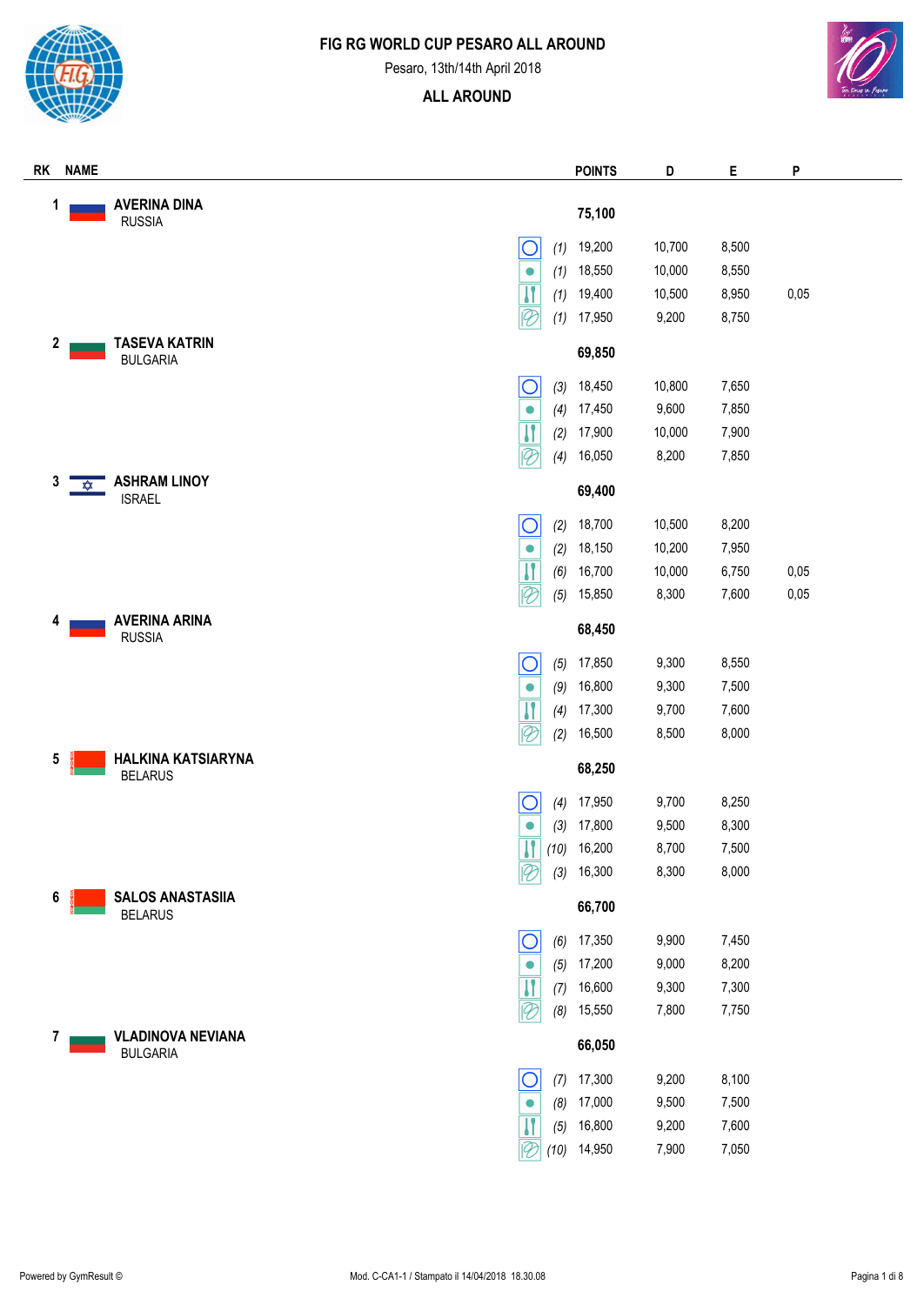

Pesaro, 13th/14th April 2018



| <b>NAME</b><br>RK                                               | <b>POINTS</b>           | D     | Е     | P    |
|-----------------------------------------------------------------|-------------------------|-------|-------|------|
| <b>GRISKENAS EVITA</b><br>8<br><b>USA</b>                       | 65,500                  |       |       |      |
| С<br>(8)                                                        | 17,200                  | 9,100 | 8,100 |      |
| (10)<br>$\bullet$                                               | 16,500                  | 8,600 | 7,900 |      |
| $\overline{\mathbf{I}}$<br>(11)                                 | 16,150                  | 8,700 | 7,450 |      |
| $\overline{\mathcal{C}}$<br>(7)                                 | 15,650                  | 7,900 | 7,750 |      |
| <b>BALDASSARRI MILENA</b><br>9<br><b>ITALY</b>                  | 62,900                  |       |       |      |
| O<br>(9)                                                        | 16,850                  | 9,400 | 7,450 |      |
| (11)<br>$\bullet$                                               | 16,500                  | 9,000 | 7,500 |      |
| $\overline{\mathbf{H}}$<br>(26)                                 | 13,800                  | 7,800 | 6,000 |      |
| $\overline{\mathcal{P}}$<br>(6)                                 | 15,750                  | 8,400 | 7,350 |      |
| <b>MINAGAWA KAHO</b><br>10<br><b>JAPAN</b>                      | 60,900                  |       |       |      |
| О<br>(14)                                                       | 16,350                  | 8,400 | 7,950 |      |
| (7)<br>$\bullet$                                                | 17,100                  | 9,000 | 8,100 |      |
| $\overline{\mathbf{H}}$<br>(33)                                 | 12,750                  | 6,300 | 6,450 |      |
| $\overline{\mathcal{C}}$<br>(11)                                | 14,700                  | 7,200 | 7,600 | 0,10 |
| <b>FEELEY CAMILLA</b><br>11<br><b>USA</b>                       | 60,850                  |       |       |      |
| (11)<br>O                                                       | 16,750                  | 8,500 | 8,250 |      |
| (13)<br>$\bullet$                                               | 15,700                  | 7,900 | 7,800 |      |
| $\overline{\mathbf{H}}$<br>(22)                                 | 14,100                  | 7,300 | 6,800 |      |
| $\lvert \mathscr{C} \rvert$<br>(14)                             | 14,300                  | 6,500 | 7,800 |      |
| <b>TELEGINA YULIANA</b><br>12<br>$\frac{1}{2}$<br><b>ISRAEL</b> | 60,150                  |       |       |      |
| (25)<br>U                                                       | 15,000                  | 8,400 | 6,900 | 0,30 |
| (14)<br>$\bullet$                                               | 15,550                  | 8,600 | 6,950 |      |
|                                                                 | $\boxed{1}$ (15) 15,400 | 8,700 | 6,700 |      |
| $\lvert \mathcal{C} \rvert$<br>(15)                             | 14,200                  | 6,500 | 7,700 |      |
| NIKOLCHENKO VLADA<br>13<br><b>UKRAINE</b>                       | 59,950                  |       |       |      |
| $\bigcirc$<br>(10)                                              | 16,800                  | 9,600 | 7,200 |      |
| (6)<br>$\bullet$                                                | 17,200                  | 9,200 | 8,000 |      |
| (8)                                                             | 16,450                  | 9,200 | 7,250 |      |
| $\overline{\mathscr{C}}$<br>(45)                                | 9,500                   | 5,600 | 4,200 | 0,30 |
| <b>ZHAO YATING</b><br>14<br><b>CHINA</b>                        | 59,450                  |       |       |      |
| С<br>(16)                                                       | 15,850                  | 8,400 | 7,450 |      |
| (27)<br>$\bullet$                                               | 14,050                  | 6,800 | 7,250 |      |
| (12)                                                            | 16,000                  | 8,700 | 7,300 |      |
| $\overline{\mathscr{C}}$<br>(19)                                | 13,550                  | 7,000 | 6,550 |      |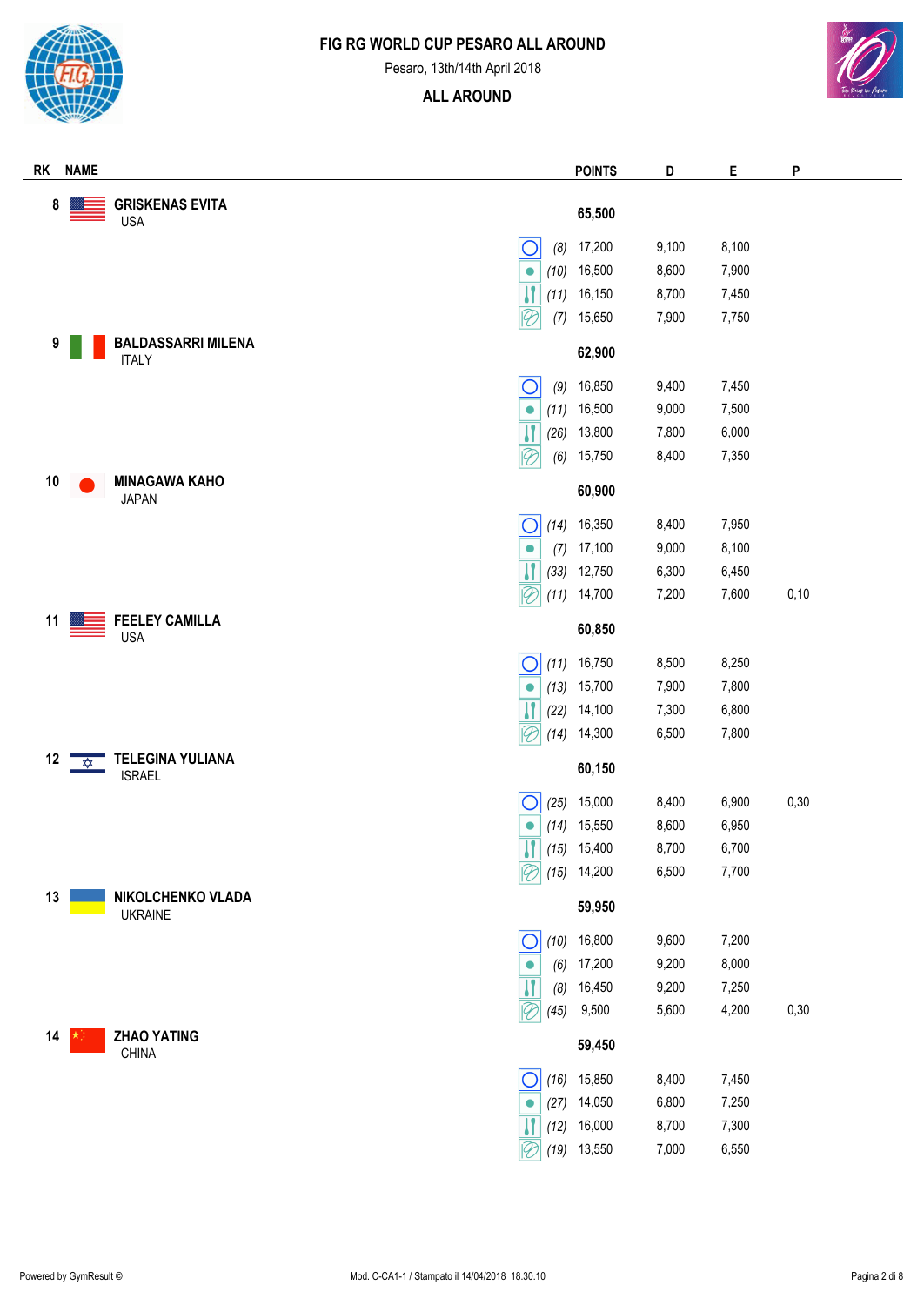

Pesaro, 13th/14th April 2018



| RK | <b>NAME</b> |                                               |                                          | <b>POINTS</b>    | D              | Е              | P    |
|----|-------------|-----------------------------------------------|------------------------------------------|------------------|----------------|----------------|------|
| 15 |             | <b>MELESHCHUK YEVA</b>                        |                                          |                  |                |                |      |
|    |             | <b>UKRAINE</b>                                |                                          | 59,450           |                |                |      |
|    |             |                                               | (19)<br>O                                | 15,650           | 9,000          | 6,650          |      |
|    |             |                                               | (28)<br>$\bullet$                        | 13,950           | 7,000          | 6,950          |      |
|    |             |                                               | (14)                                     | 15,450           | 8,900          | 6,550          |      |
|    |             |                                               | $\overline{\mathscr{C}}$<br>(13)         | 14,400           | 7,600          | 6,800          |      |
| 16 |             | <b>FILIORIANU ANA LUIZA</b><br><b>ROMANIA</b> |                                          | 58,900           |                |                |      |
|    |             |                                               | О<br>(13)                                | 16,600           | 9,300          | 7,300          |      |
|    |             |                                               | (16)<br>$\bullet$                        | 15,250           | 8,100          | 7,150          |      |
|    |             |                                               | IJ                                       | 14,350           | 7,900          | 6,450          |      |
|    |             | $\overline{\mathscr{C}}$                      | (20)<br>(23)                             | 12,700           | 6,400          | 6,300          |      |
| 17 |             | AGIURGIUCULESE ALEXANDRA                      |                                          |                  |                |                |      |
|    |             | <b>ITALY</b>                                  |                                          | 58,800           |                |                |      |
|    |             |                                               | O<br>(12)                                | 16,600           | 8,600          | 8,000          |      |
|    |             |                                               | (48)<br>$\bullet$                        | 10,550           | 7,400          | 4,350          | 1,20 |
|    |             |                                               | $\boldsymbol{\mathsf{H}}$<br>(9)         | 16,350           | 8,700          | 7,700          | 0,05 |
|    |             |                                               | $\overline{\mathcal{C}}$<br>(9)          | 15,300           | 7,800          | 7,500          |      |
| 18 |             | <b>GERGALO REBECCA</b><br><b>FINLAND</b>      |                                          | 58,550           |                |                |      |
|    |             |                                               |                                          | 15,800           | 8,600          | 7,200          |      |
|    |             |                                               | $\bigcirc$<br>(18)<br>(19)<br>$\bullet$  | 15,000           | 7,800          | 7,200          |      |
|    |             |                                               | $\mathbf{\mathsf{I}}$<br>(13)            | 15,600           | 8,800          | 6,800          |      |
|    |             |                                               | $\overline{\mathscr{C}}$<br>(28)         | 12,150           | 6,300          | 5,850          |      |
| 19 |             | <b>PIGNICZKI FANNI</b>                        |                                          |                  |                |                |      |
|    |             | <b>HUNGARY</b>                                |                                          | 57,950           |                |                |      |
|    |             |                                               | О<br>(22)                                | 15,200           | 8,400          | 6,900          | 0,10 |
|    |             |                                               | (32)<br>$\bullet$                        | 13,700           | 7,300          | 6,400          |      |
|    |             |                                               | $\boxed{1}$ (16) 15,250                  |                  | 8,200          | 7,050          |      |
|    |             |                                               | $\overline{\vartheta}$<br>(16)           | 13,800           | 6,800          | 7,000          |      |
| 20 |             | <b>AGHAMIROVA ZOHRA</b>                       |                                          | 57,550           |                |                |      |
|    |             |                                               |                                          |                  |                |                |      |
|    |             | AZERBAIJAN                                    |                                          |                  |                |                |      |
|    |             |                                               | $\bigcirc$<br>(33)<br>$\bullet$          | 14,050           | 7,600          | 6,450          |      |
|    |             |                                               | (23)                                     | 14,500           | 8,100          | 6,400          |      |
|    |             |                                               | (19)<br>$\overline{\mathscr{C}}$<br>(12) | 14,400<br>14,600 | 8,000<br>7,600 | 6,400<br>7,000 |      |
| 21 |             | <b>JOVENIN AXELLE</b>                         |                                          | 57,350           |                |                |      |
|    |             | <b>FRANCE</b>                                 |                                          |                  |                |                |      |
|    |             |                                               | O<br>(23)<br>0                           | 15,150           | 8,600          | 6,550          |      |
|    |             |                                               | (30)<br>(18)                             | 13,850<br>14,750 | 7,000<br>8,000 | 6,900<br>6,750 | 0,05 |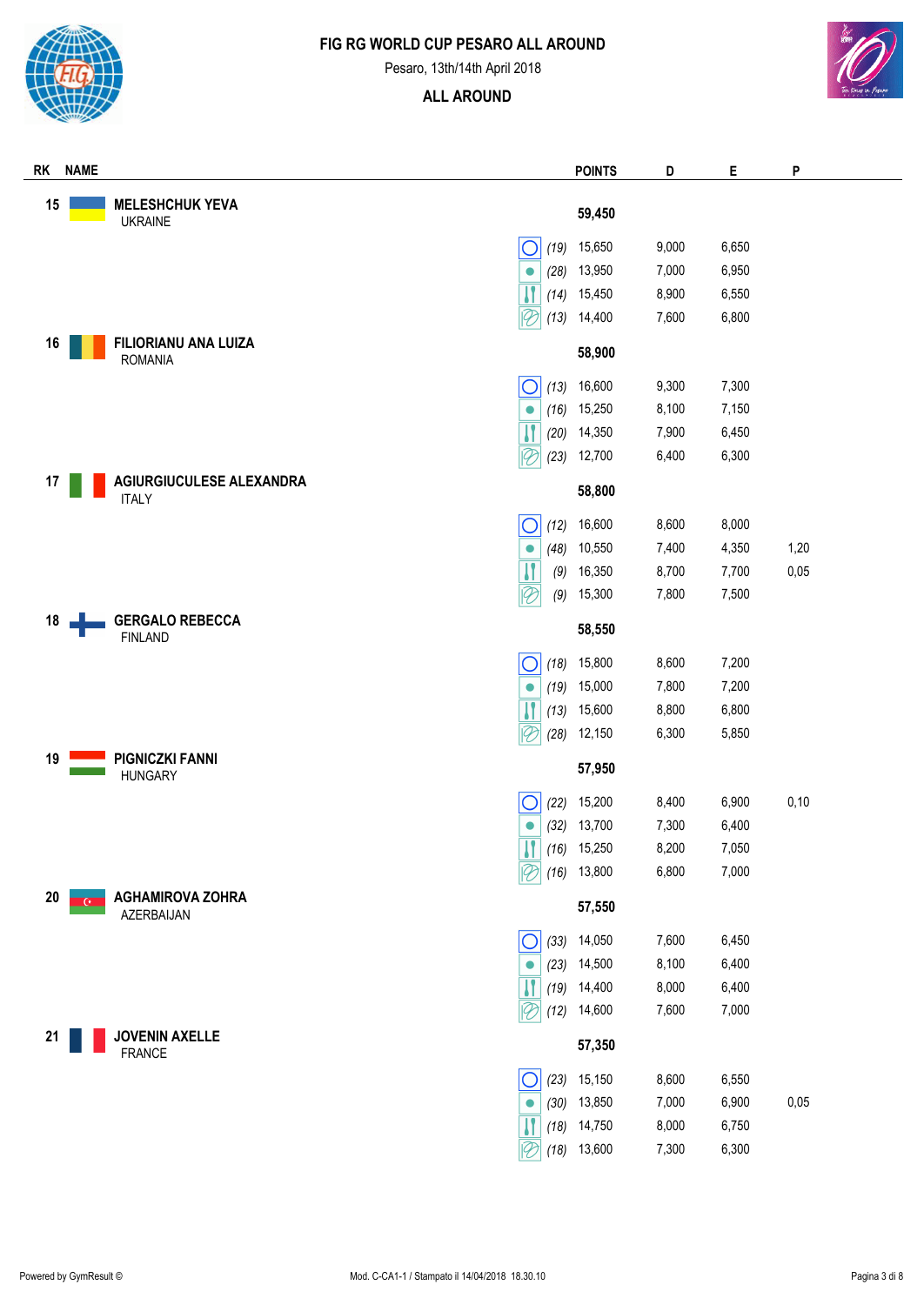



#### Pesaro, 13th/14th April 2018



| <b>RK</b> | <b>NAME</b> |                                                 |      | <b>POINTS</b> | D     | Е     | P    |
|-----------|-------------|-------------------------------------------------|------|---------------|-------|-------|------|
| 22        |             | <b>KIM CHAEWOON</b>                             |      | 57,100        |       |       |      |
|           |             | <b>KOREA</b>                                    |      |               |       |       |      |
|           |             | О                                               | (17) | 15,850        | 9,300 | 6,550 |      |
|           |             | $\bullet$                                       | (20) | 14,900        | 7,700 | 7,200 |      |
|           |             |                                                 | (32) | 12,800        | 7,300 | 5,500 |      |
|           |             | $\overline{\mathscr{C}}$                        | (20) | 13,550        | 7,200 | 6,350 |      |
| 23        |             | <b>SEO GOEUN</b><br>KOREA                       |      | 56,350        |       |       |      |
|           |             | С                                               | (15) | 16,350        | 9,200 | 7,150 |      |
|           |             | $\bullet$                                       | (33) | 13,600        | 7,300 | 6,300 |      |
|           |             | $\overline{\mathbf{H}}$                         | (21) | 14,200        | 7,800 | 6,400 |      |
|           |             | $\mathcal{P}$                                   | (27) | 12,200        | 6,600 | 5,600 |      |
| 24        |             | <b>SHANG RONG</b><br>CHINA                      |      | 56,150        |       |       |      |
|           |             | С                                               | (27) | 14,900        | 8,100 | 6,800 |      |
|           |             | $\bullet$                                       | (12) | 16,100        | 8,500 | 7,600 |      |
|           |             |                                                 | (36) | 12,600        | 7,200 | 5,400 |      |
|           |             |                                                 | (25) | 12,550        | 6,600 | 5,950 |      |
| 25        |             | <b>MAILAT DENISA</b><br><b>ROMANIA</b>          |      | 56,100        |       |       |      |
|           |             | U                                               | (30) | 14,650        | 8,500 | 6,150 |      |
|           |             | $\bullet$                                       | (17) | 15,100        | 8,200 | 7,000 | 0,10 |
|           |             |                                                 | (31) | 13,000        | 7,300 | 5,700 |      |
|           |             | $ \mathscr{C}$                                  | (21) | 13,350        | 7,300 | 6,050 |      |
| 26        |             | <b>BEREZINA POLINA</b>                          |      |               |       |       |      |
|           |             | SPAIN                                           |      | 56,000        |       |       |      |
|           |             |                                                 | (28) | 14,700        | 7,700 | 7,000 |      |
|           |             | $\bullet$                                       | (24) | 14,400        | 7,400 | 7,000 |      |
|           |             | $\boxed{\textcolor{blue}{\textbf{I}}}$          |      | $(30)$ 13,150 | 7,400 | 5,750 |      |
|           |             | $\lvert \mathcal{C} \rvert$                     | (17) | 13,750        | 7,100 | 6,650 |      |
| 27        |             | <b>BOGDANOVA VIKTORIA</b><br><b>ESTONIA</b>     |      | 55,600        |       |       |      |
|           |             |                                                 | (31) | 14,300        | 8,300 | 6,000 |      |
|           |             | $\bullet$                                       | (18) | 15,050        | 7,600 | 7,450 |      |
|           |             |                                                 | (24) | 14,000        | 7,300 | 6,700 |      |
|           |             |                                                 | (26) | 12,250        | 6,200 | 6,100 | 0,05 |
| 28        |             | <b>TASHKENBAEVA SABINA</b><br><b>UZBEKISTAN</b> |      | 55,550        |       |       |      |
|           |             |                                                 | (20) | 15,400        | 7,800 | 7,600 |      |
|           |             | $\bullet$                                       | (15) | 15,350        | 8,000 | 7,350 |      |
|           |             |                                                 | (3)  | 17,350        | 9,900 | 7,450 |      |
|           |             | $\widehat{Z}$                                   | (49) | 7,450         | 3,000 | 4,450 |      |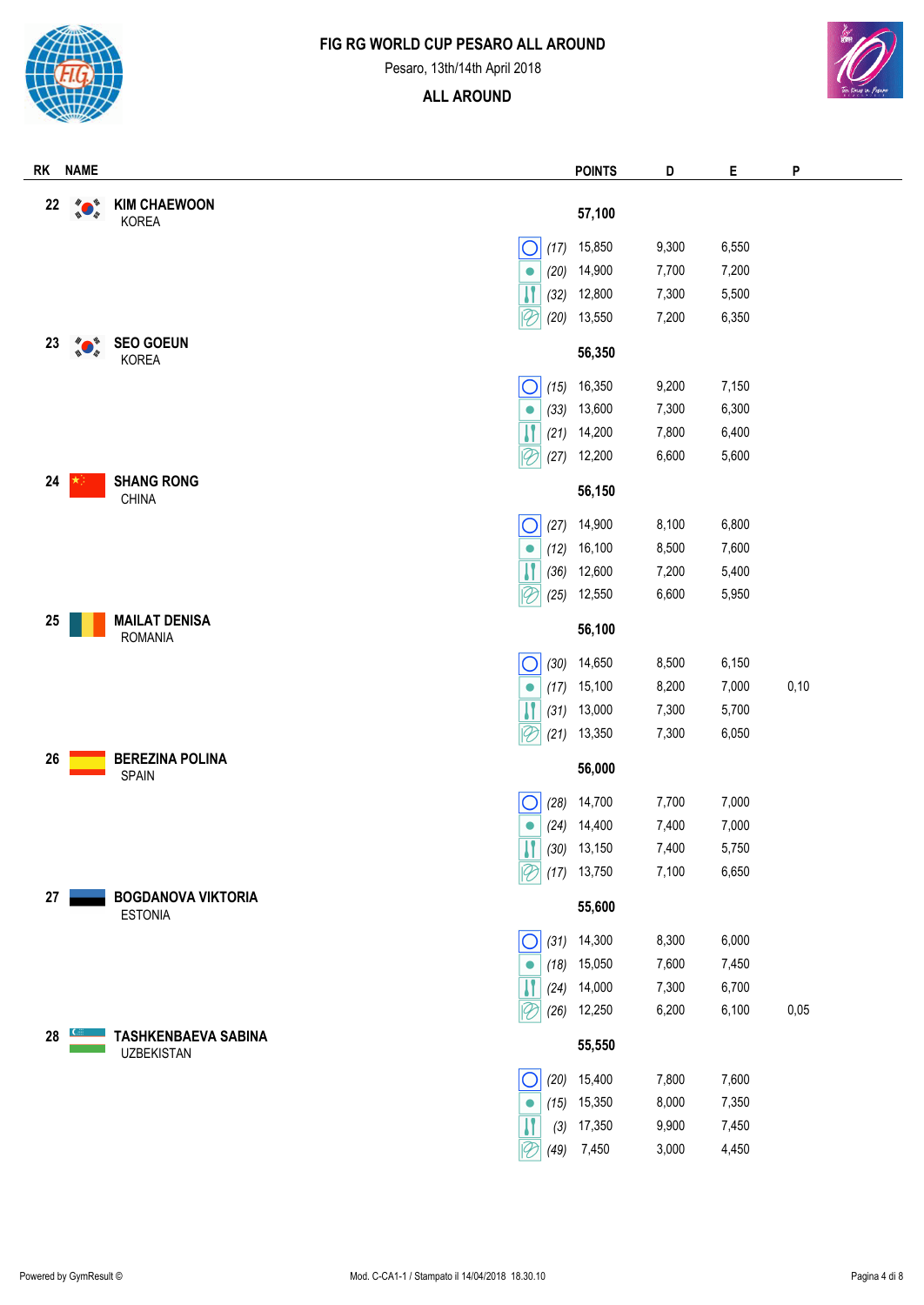

Pesaro, 13th/14th April 2018



| RK | <b>NAME</b> |                                                |      | <b>POINTS</b>        | D     | Е     | P    |
|----|-------------|------------------------------------------------|------|----------------------|-------|-------|------|
| 29 |             | <b>TIKKANEN JOUKI</b><br><b>FINLAND</b>        |      | 54,400               |       |       |      |
|    |             | O                                              | (26) | 14,950               | 8,000 | 6,950 |      |
|    |             | $\bullet$                                      | (36) | 13,200               | 8,000 | 5,500 | 0,30 |
|    |             |                                                | (27) | 13,550               | 7,400 | 6,450 | 0,30 |
|    |             | $ \mathscr{C}$                                 | (24) | 12,700               | 6,500 | 6,200 |      |
| 30 |             | <b>AGAGULIAN IASMINA</b><br><b>ARMENIA</b>     |      | 53,900               |       |       |      |
|    |             | O                                              | (41) | 12,750               | 7,300 | 5,450 |      |
|    |             | $\bullet$                                      | (25) | 14,350               | 6,900 | 7,450 |      |
|    |             |                                                | (25) | 13,900               | 8,000 | 5,900 |      |
|    |             | $\overline{\vartheta}$                         | (22) | 12,900               | 6,500 | 6,400 |      |
| 31 |             | <b>ZHUMATAYEVA SELINA</b><br>KAZAKHSTAN        |      | 52,550               |       |       |      |
|    |             | $\bigcirc$                                     | (21) | 15,400               | 9,100 | 6,300 |      |
|    |             | $\bullet$                                      | (31) | 13,700               | 6,600 | 7,100 |      |
|    |             |                                                | (28) | 13,450               | 7,500 | 5,950 |      |
|    |             | $\mathcal{P}$                                  | (40) | 10,000               | 5,400 | 4,900 | 0,30 |
| 32 |             | <b>USMANOVA NURINISSO</b><br><b>UZBEKISTAN</b> |      | 52,350               |       |       |      |
|    |             | O                                              | (45) | 11,200               | 7,100 | 4,700 | 0,60 |
|    |             | $\bullet$                                      | (21) | 14,550               | 7,100 | 7,450 |      |
|    |             |                                                | (17) | 14,900               | 8,400 | 6,500 |      |
|    |             | $ \mathscr{C}$                                 | (30) | 11,700               | 6,100 | 5,600 |      |
| 33 | O           | <b>SALES LAURA</b><br>PORTUGAL                 |      | 52,250               |       |       |      |
|    |             | С                                              | (29) | 14,650               | 8,200 | 6,450 |      |
|    |             | $\bullet$                                      | (29) | 13,900               | 7,000 | 6,900 |      |
|    |             |                                                |      | $\sqrt{(38)}$ 12,350 | 6,500 | 5,850 |      |
|    |             | $\mathcal{P}$                                  |      | $(31)$ 11,350        | 6,200 | 5,150 |      |
| 34 |             | <b>HUDIS VERONIKA</b><br>AZERBAIJAN            |      | 51,100               |       |       |      |
|    |             | O                                              | (40) | 12,750               | 7,000 | 5,800 | 0,05 |
|    |             | $\bullet$                                      | (41) | 12,200               | 6,800 | 5,400 |      |
|    |             |                                                | (23) | 14,100               | 7,700 | 6,400 |      |
|    |             | $\overline{\vartheta}$                         | (29) | 12,050               | 5,700 | 6,350 |      |
| 35 |             | <b>TKALTSCHEWITSCH LEA</b><br><b>GERMANY</b>   |      | 51,100               |       |       |      |
|    |             | O                                              | (32) | 14,150               | 7,800 | 6,350 |      |
|    |             | $\bullet$                                      | (26) | 14,350               | 7,200 | 7,150 |      |
|    |             |                                                | (41) | 11,800               | 6,600 | 5,200 |      |
|    |             |                                                | (34) | 10,800               | 6,000 | 4,800 |      |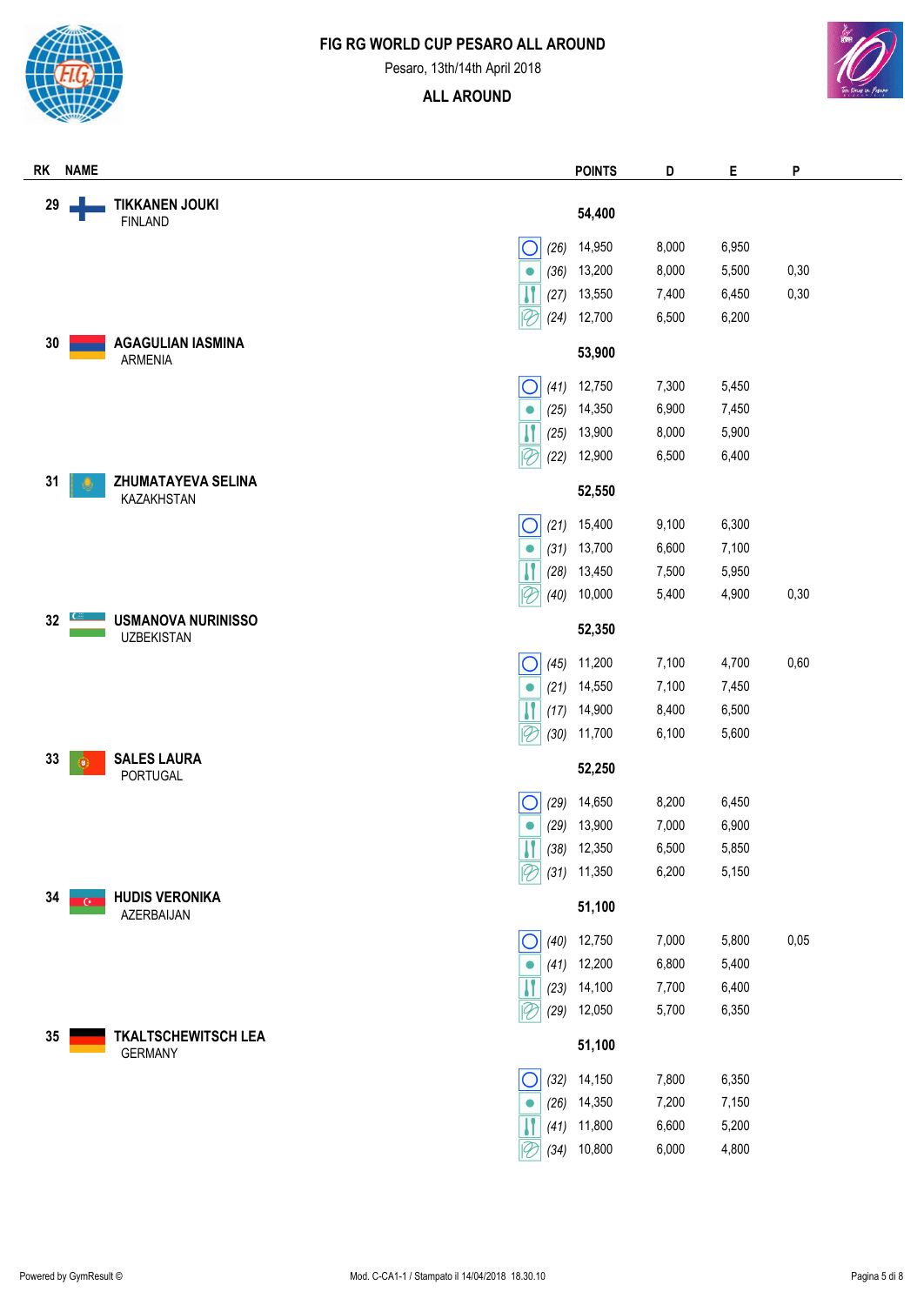



Pesaro, 13th/14th April 2018



| RK | <b>NAME</b>       |                                          |                                  | <b>POINTS</b> | D     | Е     | P    |
|----|-------------------|------------------------------------------|----------------------------------|---------------|-------|-------|------|
| 36 |                   | <b>VARAY MIRA</b><br><b>HUNGARY</b>      |                                  | 50,250        |       |       |      |
|    |                   |                                          | (34)<br>O                        | 13,000        | 8,000 | 5,000 |      |
|    |                   |                                          | (22)<br>$\bullet$                | 14,550        | 7,600 | 7,000 | 0,05 |
|    |                   |                                          | וו<br>(40)                       | 11,850        | 6,900 | 5,000 | 0,05 |
|    |                   |                                          | $\overline{\mathscr{C}}$<br>(33) | 10,850        | 5,100 | 5,750 |      |
| 37 |                   | <b>PESCHEL NOEMI</b><br><b>GERMANY</b>   |                                  | 49,000        |       |       |      |
|    |                   |                                          | $\bigcirc$<br>(35)               | 12,950        | 7,800 | 5,150 |      |
|    |                   |                                          | (35)<br>$\bullet$                | 13,450        | 6,400 | 7,550 | 0,50 |
|    |                   |                                          | (35)                             | 12,600        | 6,700 | 5,900 |      |
|    |                   |                                          | $\mathscr{P}$<br>(42)            | 10,000        | 5,700 | 4,300 |      |
| 38 | $\mathsf{C}\star$ | <b>TUNCEL KAMELYA</b><br><b>TURKEY</b>   |                                  | 48,300        |       |       |      |
|    |                   |                                          | $\bigcirc$                       | $(38)$ 12,800 | 7,100 | 5,700 |      |
|    |                   |                                          | (38)<br>$\bullet$                | 12,750        | 6,700 | 6,050 |      |
|    |                   |                                          | W<br>(34)                        | 12,750        | 7,000 | 5,750 |      |
|    |                   |                                          | $\overline{\mathscr{C}}$<br>(39) | 10,000        | 4,900 | 5,100 |      |
| 39 | $\circledcirc$    | <b>FAINBERG SOL</b><br>ARGENTINA         |                                  | 46,550        |       |       |      |
|    |                   |                                          | $\bigcirc$<br>(38)               | 12,800        | 7,100 | 5,700 |      |
|    |                   |                                          | (50)<br>$\bullet$                | 10,200        | 5,600 | 4,600 |      |
|    |                   |                                          | W<br>(29)                        | 13,400        | 7,600 | 5,800 |      |
|    |                   |                                          | $\overline{\mathscr{C}}$<br>(37) | 10,150        | 5,000 | 5,200 | 0,05 |
| 40 |                   | STOYANOVA ANNA KRASTEVA<br><b>NORWAY</b> |                                  | 45,800        |       |       |      |
|    |                   |                                          | (48)                             | 10,350        | 5,400 | 4,950 |      |
|    |                   |                                          | (40)<br>$\bullet$                | 12,350        | 5,800 | 6,550 |      |
|    |                   |                                          | $\overline{\mathbf{H}}$          | $(37)$ 12,500 | 6,900 | 5,600 |      |
|    |                   |                                          | $\mathcal{\not\!\! D}$<br>(36)   | 10,600        | 5,300 | 5,300 |      |
| 41 |                   | ZOREC IZA<br>SLOVENIA                    |                                  | 45,250        |       |       |      |
|    |                   |                                          | $\bigcirc$<br>(36)               | 12,850        | 7,300 | 5,550 |      |
|    |                   |                                          | (43)<br>$\bullet$                | 12,000        | 6,400 | 5,600 |      |
|    |                   |                                          | И<br>(47)                        | 10,550        | 5,200 | 5,350 |      |
|    |                   |                                          | $\overline{\mathscr{C}}$<br>(43) | 9,850         | 5,100 | 4,750 |      |
| 42 | ¢                 | <b>CANILHAS MARIA</b><br>PORTUGAL        |                                  | 45,150        |       |       |      |
|    |                   |                                          | (43)<br>O                        | 11,950        | 7,000 | 4,950 |      |
|    |                   |                                          | (42)<br>$\bullet$                | 12,150        | 6,500 | 5,650 |      |
|    |                   |                                          | (43)                             | 11,400        | 6,100 | 5,300 |      |
|    |                   |                                          | (44)                             | 9,650         | 4,700 | 4,950 |      |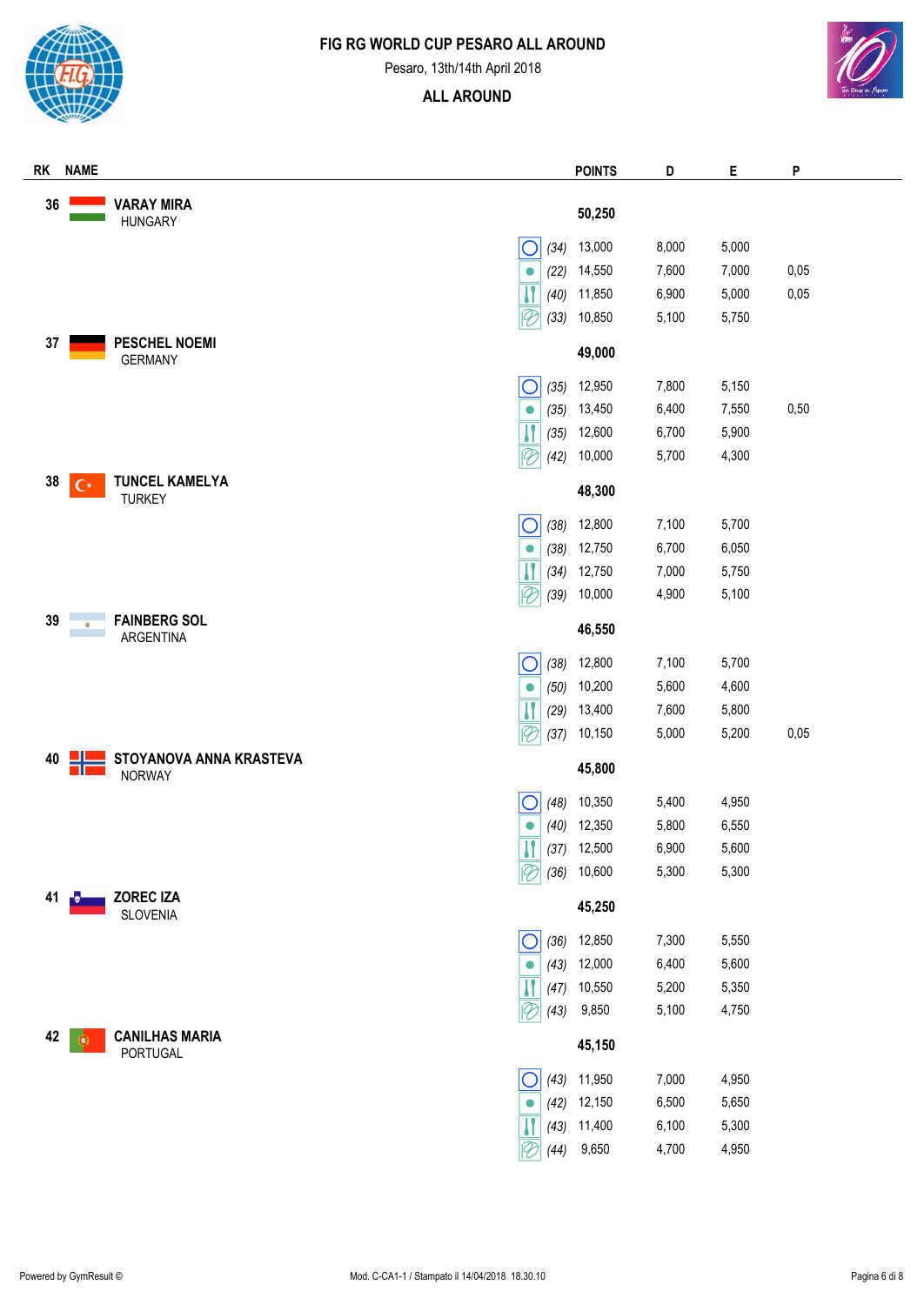

Pesaro, 13th/14th April 2018



| RK | <b>NAME</b>     |                                                     | <b>POINTS</b> | D     | Е     | P    |  |
|----|-----------------|-----------------------------------------------------|---------------|-------|-------|------|--|
| 43 | <b>NK</b>       | <b>VITANOVA CHRISTIANNA</b><br><b>GREAT BRITAIN</b> | 45,100        |       |       |      |  |
|    |                 | (42)<br>O                                           | 12,650        | 6,300 | 6,350 |      |  |
|    |                 | (39)<br>$\bullet$                                   | 12,650        | 6,100 | 6,550 |      |  |
|    |                 | $\mathbf{H}$<br>(39)                                | 12,050        | 6,700 | 5,350 |      |  |
|    |                 | $\overline{\mathscr{C}}$<br>(48)                    | 7,750         | 3,800 | 3,950 |      |  |
| 44 | $\Gamma^*$      | <b>DEMIRORS DERYA</b><br><b>TURKEY</b>              | 44,500        |       |       |      |  |
|    |                 | $\bigcirc$<br>(37)                                  | 12,800        | 6,500 | 6,300 |      |  |
|    |                 | (37)<br>$\bullet$                                   | 12,950        | 5,500 | 7,450 |      |  |
|    |                 | $\mathsf{l}$<br>(42)                                | 11,450        | 5,600 | 5,900 | 0,05 |  |
|    |                 | $\lvert \mathcal{C} \rvert$<br>(50)                 | 7,300         | 2,800 | 4,600 | 0,10 |  |
| 45 | <u>NZ</u><br>ZN | <b>BOGDANOVA ALIDA</b><br><b>GREAT BRITAIN</b>      | 41,900        |       |       |      |  |
|    |                 | С<br>(44)                                           | 11,850        | 6,300 | 5,550 |      |  |
|    |                 | (52)<br>$\bullet$                                   | 8,250         | 4,300 | 3,950 |      |  |
|    |                 | W<br>(44)                                           | 11,150        | 5,900 | 5,250 |      |  |
|    |                 | $\overline{\varphi}$<br>(35)                        | 10,650        | 5,000 | 5,650 |      |  |
| 46 |                 | <b>CRIJANOVSCHII ELLA</b><br>MOLDAVIA               | 40,950        |       |       |      |  |
|    |                 | С<br>(46)                                           | 11,200        | 7,000 | 4,550 | 0,35 |  |
|    |                 | (47)<br>$\bullet$                                   | 10,550        | 5,800 | 4,750 |      |  |
|    |                 | $\overline{\mathbf{H}}$<br>(50)                     | 9,100         | 5,500 | 3,900 | 0,30 |  |
|    |                 | $\overline{\mathcal{C}}$<br>(38)                    | 10,100        | 5,100 | 5,000 |      |  |
| 47 |                 | <b>LOZIC SUNCICA</b><br>CROATIA                     | 40,750        |       |       |      |  |
|    |                 | (50)                                                | 10,100        | 5,600 | 4,500 |      |  |
|    |                 | (45)<br>$\bullet$                                   | 10,800        | 5,500 | 5,300 |      |  |
|    |                 | $\boxed{1}$ (51) 8,700                              |               | 5,200 | 4,100 | 0,60 |  |
|    |                 | $ \mathcal{D}$<br>(32)                              | 11,150        | 5,100 | 6,050 |      |  |
| 48 |                 | <b>BOZIC LAURA</b><br>CROATIA                       | 40,200        |       |       |      |  |
|    |                 | (49)<br>Ő                                           | 10,100        | 5,200 | 4,900 |      |  |
|    |                 | (51)<br>$\bullet$                                   | 10,100        | 5,200 | 4,900 |      |  |
|    |                 | (49)                                                | 10,000        | 5,300 | 4,700 |      |  |
|    |                 | $\overline{\vartheta}$<br>(41)                      | 10,000        | 5,400 | 4,600 |      |  |
| 49 | ¦.              | <b>TOMAZIN ANJA</b><br><b>SLOVENIA</b>              | 39,750        |       |       |      |  |
|    |                 | $\bigcirc$<br>(51)                                  | 9,900         | 6,100 | 4,400 | 0,60 |  |
|    |                 | (49)<br>$\bullet$                                   | 10,250        | 5,100 | 5,450 | 0,30 |  |
|    |                 | (45)                                                | 11,000        | 6,200 | 4,800 |      |  |
|    |                 | $\overline{\mathscr{C}}$<br>(47)                    | 8,600         | 4,900 | 3,700 |      |  |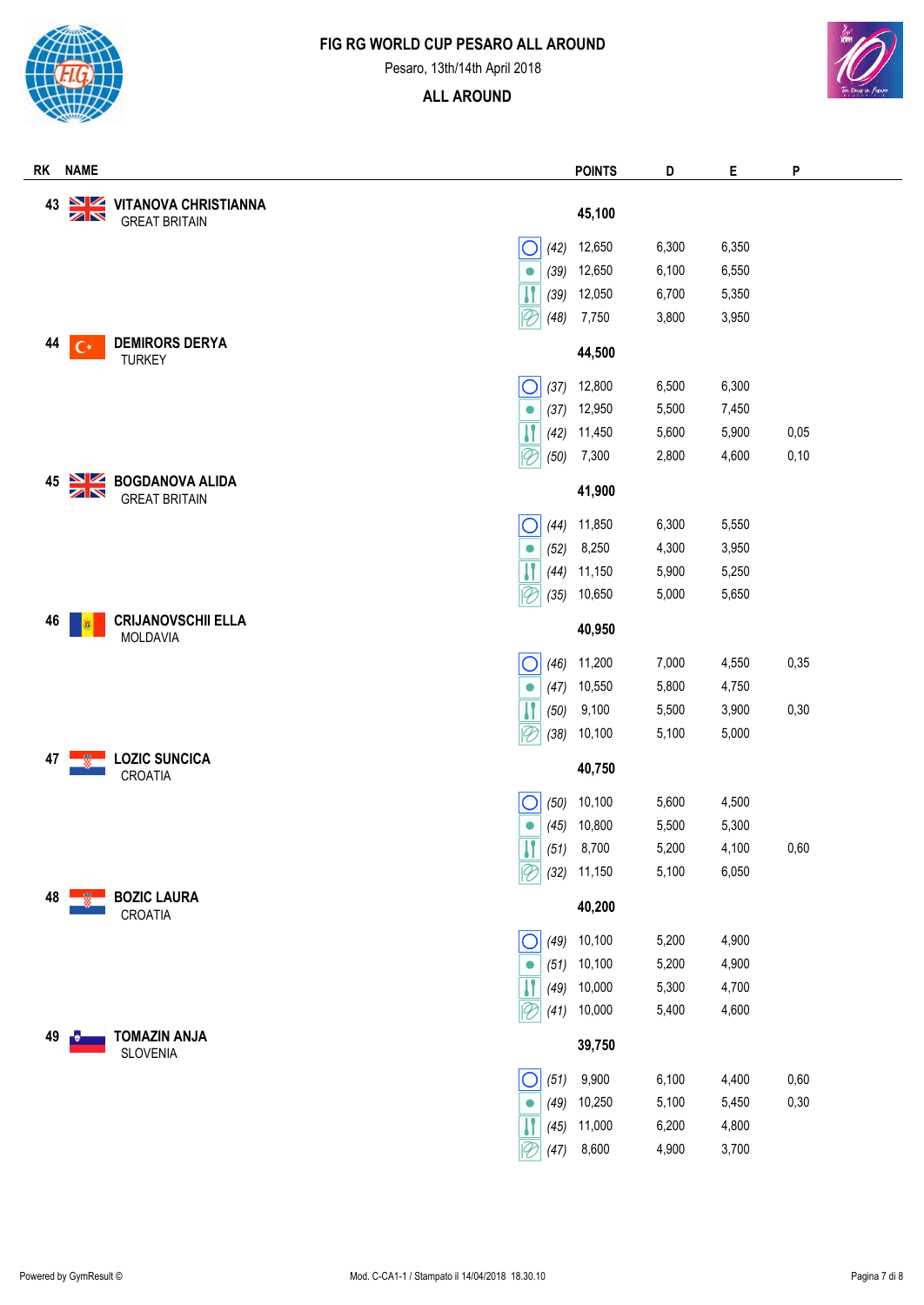

Pesaro, 13th/14th April 2018

# **ALL AROUND**



| RK         | <b>NAME</b>                                 | <b>POINTS</b>                             | D     | Е     | P    |  |
|------------|---------------------------------------------|-------------------------------------------|-------|-------|------|--|
| 50         | <b>GARBARINO MONICA</b><br>SAN MARINO REP.  | 39,200                                    |       |       |      |  |
|            |                                             | 10,750<br>(47)                            | 6,000 | 4,750 |      |  |
|            |                                             | 10,850<br>(44)<br>$\bullet$               | 5,100 | 5,750 |      |  |
|            |                                             | 10,400<br>(48)                            | 5,900 | 4,500 |      |  |
|            |                                             | $\mathcal{P}$<br>7,200<br>(51)            | 2,900 | 4,300 |      |  |
| 51         | <b>CASTIGLIONI LUCIA</b><br>SAN MARINO REP. | 38,250                                    |       |       |      |  |
|            |                                             | (52)<br>8,000<br>Ő                        | 3,800 | 4,200 |      |  |
|            |                                             | 10,600<br>(46)<br>$\bullet$               | 5,100 | 5,500 |      |  |
|            |                                             | (46)<br>10,800                            | 6,100 | 4,750 | 0,05 |  |
|            |                                             | $\overline{\mathscr{C}}$<br>8,850<br>(46) | 4,700 | 4,150 |      |  |
| <b>DNF</b> | <b>ADILKANOVA ALINA</b><br>KAZAKHSTAN       | 28,700<br><b>DNF</b>                      |       |       |      |  |
|            |                                             | (24)<br>15,100                            | 9,300 | 5,800 |      |  |
|            |                                             | 13,600<br>(34)<br>●                       | 7,600 | 6,050 | 0,05 |  |
|            |                                             | <b>IT DNS</b>                             |       |       |      |  |

**DNS**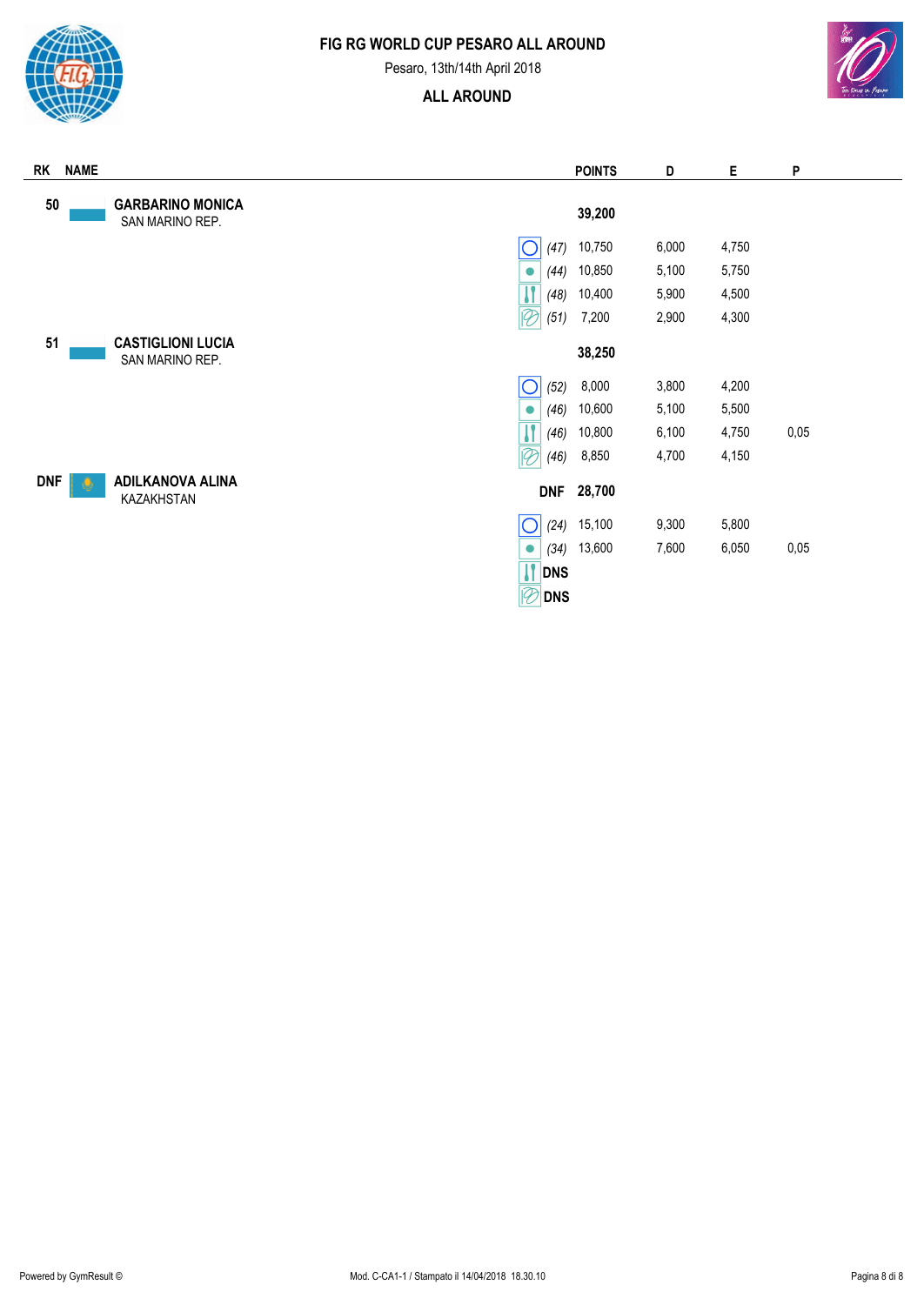#### **FIG RG WORLD CUP PESARO APPARATUS FINALS**

| P                                                                    |
|----------------------------------------------------------------------|
|                                                                      |
|                                                                      |
|                                                                      |
|                                                                      |
| 0,30                                                                 |
|                                                                      |
| 0,30                                                                 |
| 0,60                                                                 |
| 8,800<br>8,350<br>8,400<br>8,250<br>7,400<br>7,900<br>7,500<br>6,650 |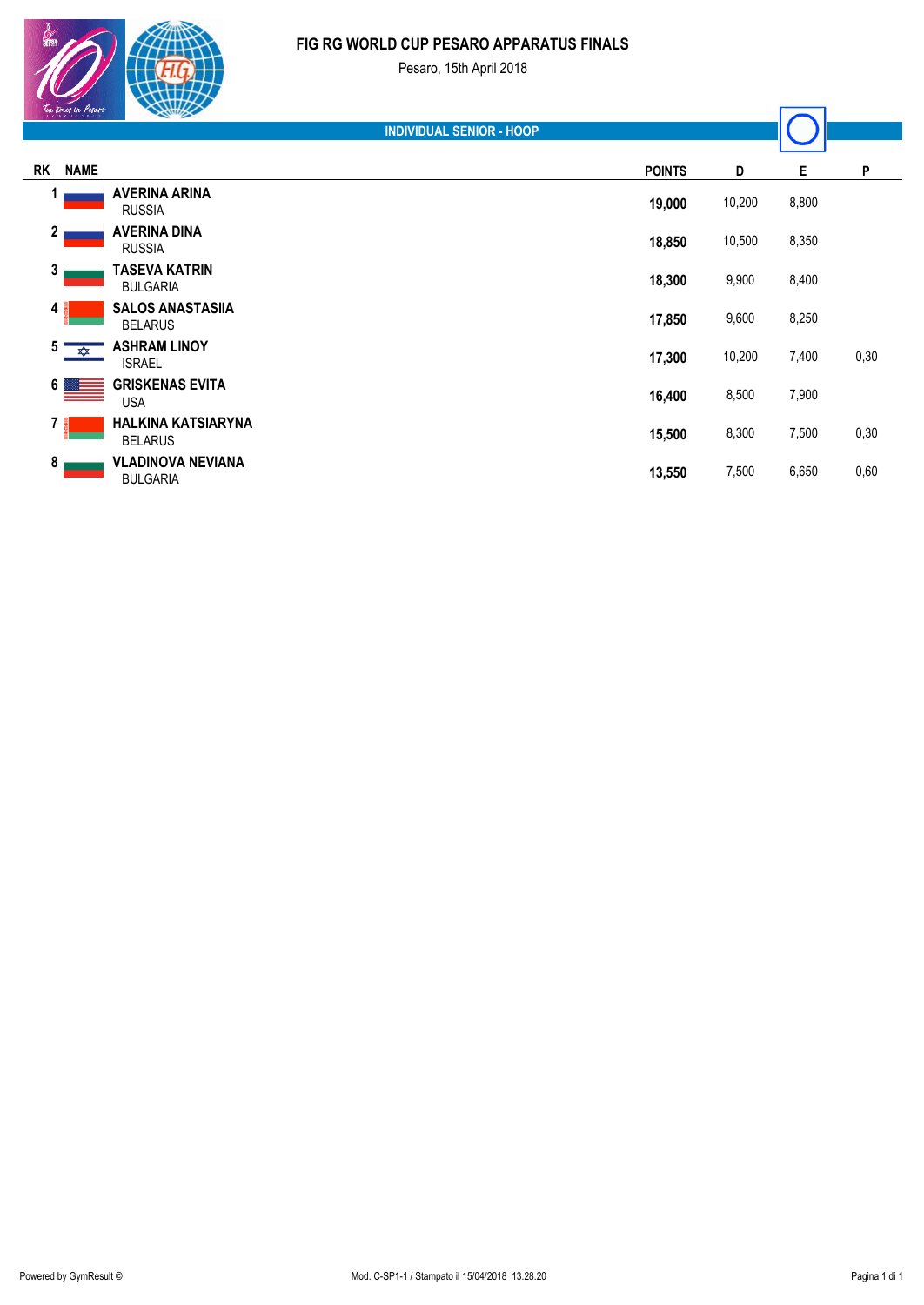#### **FIG RG WORLD CUP PESARO APPARATUS FINALS** Pesaro, 15th April 2018

**RK NAME POINTS D E P INDIVIDUAL SENIOR - BALL 19,900** 11,100 8,800 **<sup>1</sup> AVERINA DINA** RUSSIA  **19,900** 11,300 8,600 **<sup>2</sup> ASHRAM LINOY** ISRAEL  **18,350** 10,000 8,350 **<sup>3</sup> SALOS ANASTASIIA** BELARUS  **18,050** 10,000 8,050 **<sup>4</sup> TASEVA KATRIN** BULGARIA  **17,750** 9,600 8,150 **<sup>5</sup> VLADINOVA NEVIANA** BULGARIA

| <b>MINAGAWA KAHO</b><br>JAPAN        | 17.300 | 9,300 | 8,000 |      |
|--------------------------------------|--------|-------|-------|------|
| HALKINA KATSIARYNA<br><b>BELARUS</b> | 16.300 | 9,200 | 7,100 |      |
| NIKOLCHENKO VLADA<br><b>UKRAINE</b>  | 16,000 | 9,300 | 7,000 | 0,30 |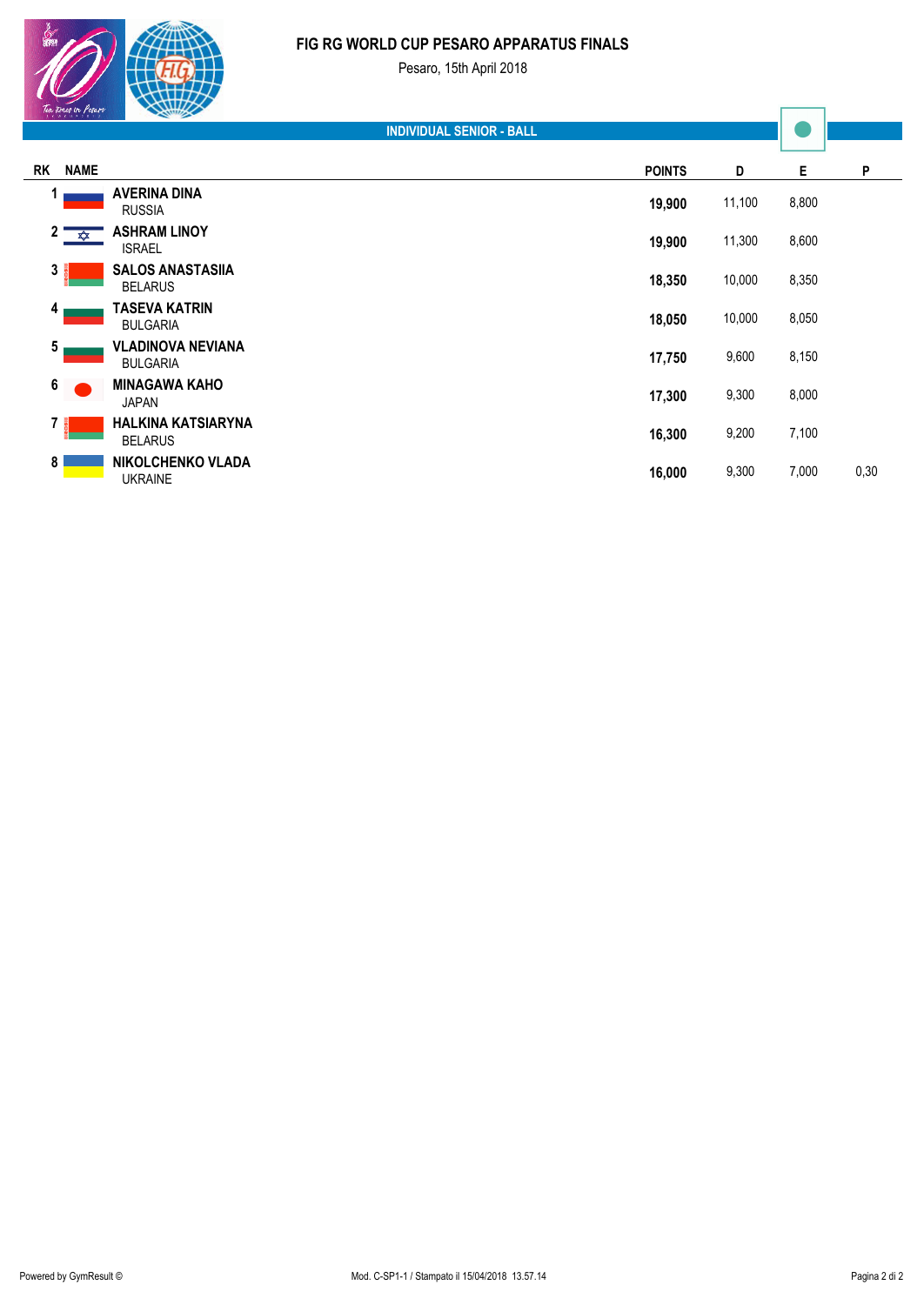#### **FIG RG WORLD CUP PESARO APPARATUS FINALS**

 $\frac{1}{\sqrt{\ln \lim_{t\to\infty} \ln t}}$ 

|                | Ten times in Pesaro | <b>Company of the Company of the Company of the Company of the Company of the Company of the Company of the Company of the Company of the Company of the Company of the Company of the Company of the Company of the Company of </b> |                                  |               |        |       |      |
|----------------|---------------------|--------------------------------------------------------------------------------------------------------------------------------------------------------------------------------------------------------------------------------------|----------------------------------|---------------|--------|-------|------|
|                |                     |                                                                                                                                                                                                                                      | <b>INDIVIDUAL SENIOR - CLUBS</b> |               |        |       |      |
| <b>RK</b>      | <b>NAME</b>         |                                                                                                                                                                                                                                      |                                  | <b>POINTS</b> | D      | Е     | P    |
|                | $\frac{1}{2}$       | <b>ASHRAM LINOY</b><br><b>ISRAEL</b>                                                                                                                                                                                                 |                                  | 19,350        | 10,600 | 8,750 |      |
| $\mathbf{2}$   |                     | <b>NIKOLCHENKO VLADA</b><br><b>UKRAINE</b>                                                                                                                                                                                           |                                  | 18,450        | 10,200 | 8,250 |      |
| 3              |                     | TASEVA KATRIN<br><b>BULGARIA</b>                                                                                                                                                                                                     |                                  | 18,250        | 10,200 | 8,050 |      |
| 4              |                     | <b>AVERINA DINA</b><br><b>RUSSIA</b>                                                                                                                                                                                                 |                                  | 18,200        | 10,200 | 8,050 | 0,05 |
| 5              |                     | <b>AVERINA ARINA</b><br><b>RUSSIA</b>                                                                                                                                                                                                |                                  | 17,300        | 9,400  | 7,900 |      |
| 6              |                     | TASHKENBAEVA SABINA<br><b>UZBEKISTAN</b>                                                                                                                                                                                             |                                  | 16,750        | 9,100  | 7,650 |      |
| 7              |                     | <b>VLADINOVA NEVIANA</b><br><b>BULGARIA</b>                                                                                                                                                                                          |                                  | 15,800        | 8,100  | 7,700 |      |
| 8 <sub>0</sub> |                     | <b>SALOS ANASTASIIA</b><br><b>BELARUS</b>                                                                                                                                                                                            |                                  | 14,150        | 7,400  | 6,750 |      |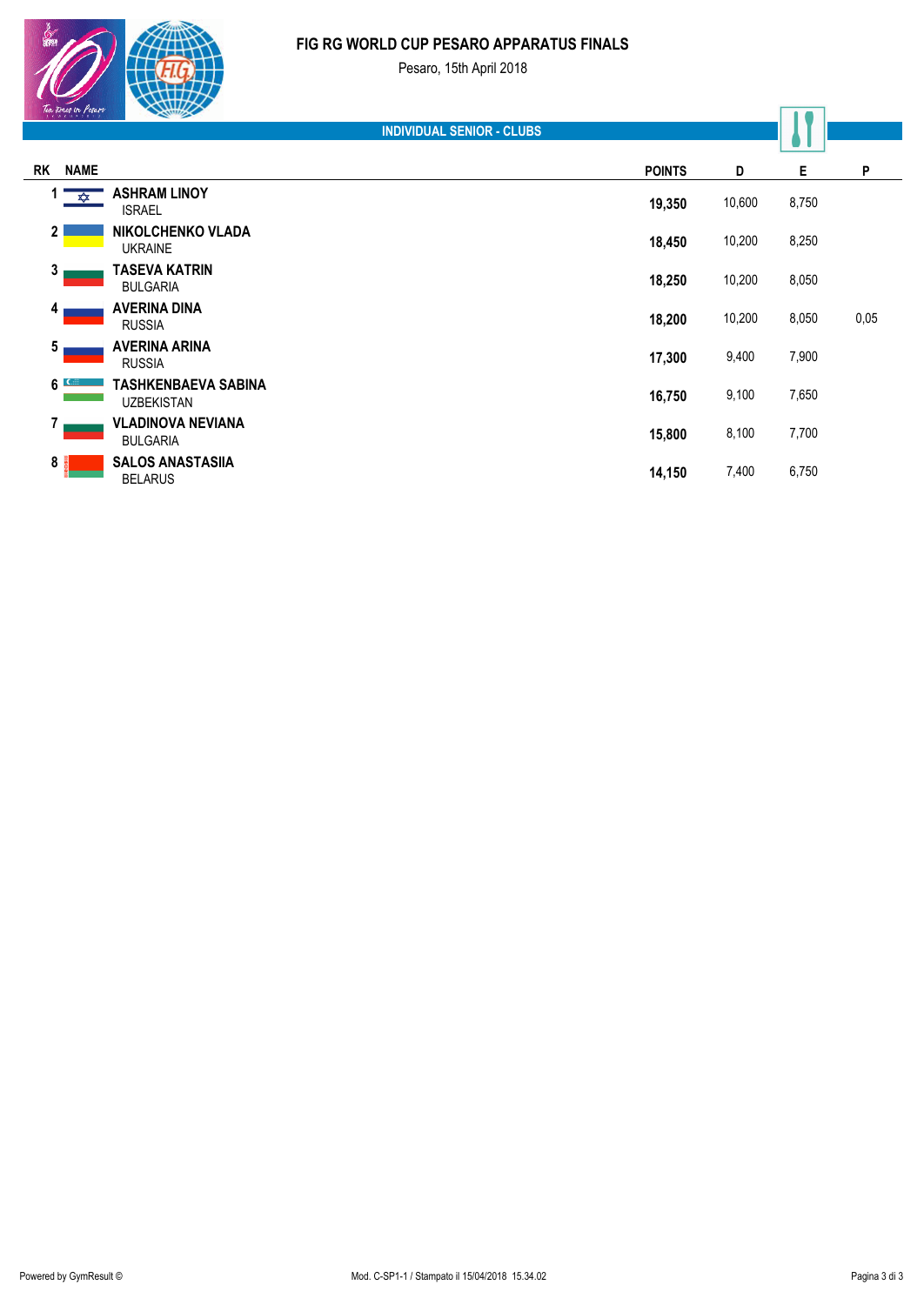#### **FIG RG WORLD CUP PESARO APPARATUS FINALS**

| Ton times in Pesare |  |
|---------------------|--|
|                     |  |

|                | $x \in \mathbb{R}$ can be a set of $\mathbb{R}$                                                                                                                                                                                                                                                                                                     | <b>Commercial Commercial Commercial</b>     |                                   |               |       |       |      |
|----------------|-----------------------------------------------------------------------------------------------------------------------------------------------------------------------------------------------------------------------------------------------------------------------------------------------------------------------------------------------------|---------------------------------------------|-----------------------------------|---------------|-------|-------|------|
|                |                                                                                                                                                                                                                                                                                                                                                     |                                             | <b>INDIVIDUAL SENIOR - RIBBON</b> |               |       |       |      |
| RK             | <b>NAME</b>                                                                                                                                                                                                                                                                                                                                         |                                             |                                   | <b>POINTS</b> | D     | E.    | P    |
|                |                                                                                                                                                                                                                                                                                                                                                     | <b>AVERINA DINA</b><br><b>RUSSIA</b>        |                                   | 18,250        | 9,300 | 8,950 |      |
| 2 <sub>1</sub> |                                                                                                                                                                                                                                                                                                                                                     | <b>TASEVA KATRIN</b><br><b>BULGARIA</b>     |                                   | 18,050        | 9,600 | 8,450 |      |
| 3              |                                                                                                                                                                                                                                                                                                                                                     | <b>AVERINA ARINA</b><br><b>RUSSIA</b>       |                                   | 17,800        | 9,200 | 8,600 |      |
| 4              |                                                                                                                                                                                                                                                                                                                                                     | <b>HALKINA KATSIARYNA</b><br><b>BELARUS</b> |                                   | 17,700        | 9,200 | 8,500 |      |
| $5^{\circ}$    | צ≵צ                                                                                                                                                                                                                                                                                                                                                 | <b>ASHRAM LINOY</b><br><b>ISRAEL</b>        |                                   | 17,250        | 8,700 | 8,600 | 0,05 |
| $6 \mid$       |                                                                                                                                                                                                                                                                                                                                                     | <b>BALDASSARRI MILENA</b><br><b>ITALY</b>   |                                   | 17,000        | 8,700 | 8,300 |      |
|                | $\begin{picture}(20,20) \put(0,0){\line(1,0){10}} \put(15,0){\line(1,0){10}} \put(15,0){\line(1,0){10}} \put(15,0){\line(1,0){10}} \put(15,0){\line(1,0){10}} \put(15,0){\line(1,0){10}} \put(15,0){\line(1,0){10}} \put(15,0){\line(1,0){10}} \put(15,0){\line(1,0){10}} \put(15,0){\line(1,0){10}} \put(15,0){\line(1,0){10}} \put(15,0){\line(1$ | <b>GRISKENAS EVITA</b><br><b>USA</b>        |                                   | 15,000        | 7,400 | 7,600 |      |
| $8\frac{3}{9}$ |                                                                                                                                                                                                                                                                                                                                                     | <b>SALOS ANASTASIIA</b><br><b>BELARUS</b>   |                                   | 14,400        | 7,400 | 7,000 |      |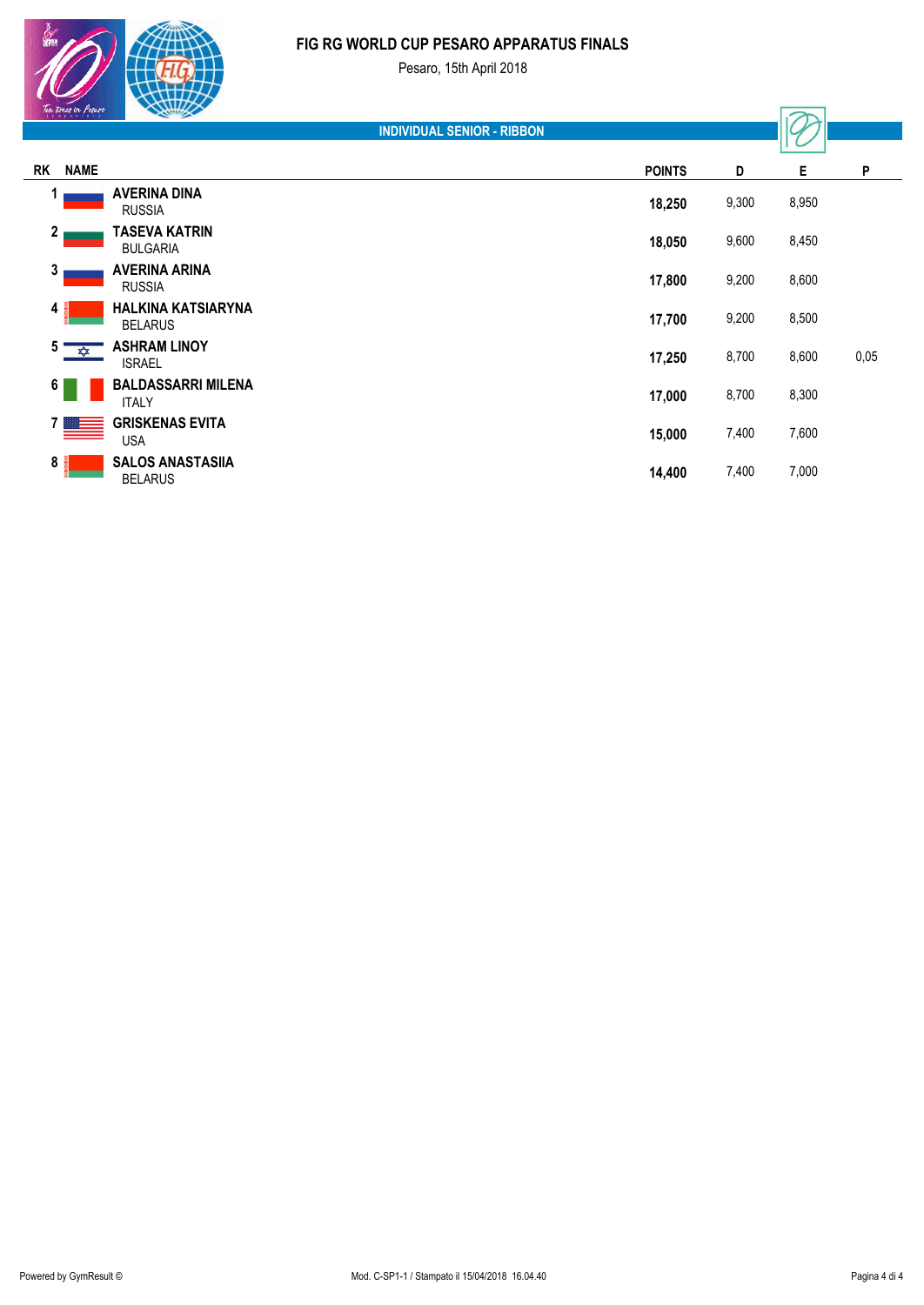

# **FIG RG WORLD CUP PESARO ALL AROUND** Pesaro, 14th April 2018 **ALL AROUND**



| RK<br><b>NAME</b>                               |                                                                                                                        | <b>POINTS</b>    | D               | Е              | P    |
|-------------------------------------------------|------------------------------------------------------------------------------------------------------------------------|------------------|-----------------|----------------|------|
| <b>ITALY</b><br>1                               |                                                                                                                        |                  |                 |                |      |
| <b>ITALY</b>                                    |                                                                                                                        | 40,550           |                 |                |      |
|                                                 | $\boxed{\underline{O}}_{\underline{O}}$<br>(1)                                                                         | 21,200           | 12,500          | 8,700          |      |
|                                                 | $\mathbf{P}_{\mathbf{U}}$<br>(1)                                                                                       | 19,350           | 11,800          | 7,550          |      |
| <b>BELARUS</b><br>$\mathbf 2$<br><b>BELARUS</b> |                                                                                                                        | 37,600           |                 |                |      |
|                                                 | $\frac{1}{\sqrt{2}}$<br>(2)                                                                                            | 20,450           | 12,700          | 7,750          |      |
|                                                 | $\frac{\blacksquare}{\blacksquare U}$<br>(5)                                                                           | 17,150           | 11,100          | 6,050          |      |
| <b>RUSSIA</b><br>3                              |                                                                                                                        |                  |                 |                |      |
| <b>RUSSIA</b>                                   |                                                                                                                        | 37,400           |                 |                |      |
|                                                 | $\overline{O}$<br>(3)                                                                                                  | 19,100           | 11,200          | 7,900          |      |
|                                                 | 무더<br>(2)                                                                                                              | 18,300           | 11,000          | 7,300          |      |
| <b>CHINA</b><br>4<br>CHINA                      |                                                                                                                        | 35,150           |                 |                |      |
|                                                 | $\begin{array}{c}\n\boxed{O} \\ \boxed{O}\n\end{array}$                                                                | 18,400           | 11,000          | 7,400          |      |
|                                                 | (4)<br>$\frac{\blacksquare}{\blacksquare}$<br>(7)                                                                      | 16,750           | 10,200          | 6,550          |      |
| <b>FINLAND</b><br>5                             |                                                                                                                        |                  |                 |                |      |
| <b>FINLAND</b>                                  |                                                                                                                        | 34,500           |                 |                |      |
|                                                 | $\frac{1}{\sqrt{2}}$<br>(9)                                                                                            | 17,150           | 11,000          | 6,150          |      |
|                                                 | $\overline{\mathbf{C}}_1$<br>(3)                                                                                       | 17,350           | 11,400          | 5,950          |      |
| <b>SPAIN</b><br>6                               |                                                                                                                        | 33,750           |                 |                |      |
| <b>SPAIN</b>                                    |                                                                                                                        |                  |                 |                |      |
|                                                 | $\begin{array}{c}\n\boxed{O} \\ \boxed{O}\n\end{array}$<br>(6)<br>$\overline{\mathbf{e}}_U$<br>(8)                     | 17,700<br>16,050 | 10,100<br>9,600 | 7,600<br>6,450 |      |
| <b>ISRAEL</b><br>7                              |                                                                                                                        |                  |                 |                |      |
| $\frac{1}{\sqrt{2}}$<br><b>ISRAEL</b>           |                                                                                                                        | 33,200           |                 |                |      |
|                                                 | $\begin{array}{c} \boxed{O} \\ \boxed{O} \end{array}$<br>(7)                                                           | 17,400           | 10,400          | 7,000          |      |
|                                                 | $  \bullet  $<br>(9)                                                                                                   | 15,800           | 9,800           | 6,000          |      |
| 8<br><b>AZERBAIJAN</b><br>$\mathbf{e}$          |                                                                                                                        | 31,450           |                 |                |      |
| AZERBAIJAN                                      |                                                                                                                        |                  |                 |                |      |
|                                                 | $\frac{1}{\sqrt{2}}$<br>(8)<br>$\blacksquare_{\text{U}}$<br>(10)                                                       | 17,300<br>14,150 | 11,100<br>9,500 | 6,200<br>4,650 |      |
| <b>JAPAN</b><br>9                               |                                                                                                                        |                  |                 |                |      |
| <b>JAPAN</b>                                    |                                                                                                                        | 31,350           |                 |                |      |
|                                                 | $\frac{1}{\sqrt{2}}$                                                                                                   | $(11)$ 14,200    | 9,300           | 4,900          |      |
|                                                 | $\Box$<br>(4)                                                                                                          | 17,150           | 10,800          | 6,350          |      |
| <b>UKRAINE</b><br>10                            |                                                                                                                        | 30,550           |                 |                |      |
| <b>UKRAINE</b>                                  |                                                                                                                        |                  |                 |                |      |
|                                                 | $\frac{1}{\sqrt{2}}$<br>(12)<br>$\begin{array}{c} \begin{array}{c} \hline \textbf{c} \end{array} \ \end{array}$<br>(6) | 13,700<br>16,850 | 9,500<br>10,700 | 4,200<br>6,150 |      |
| <b>FRANCE</b><br>11                             |                                                                                                                        |                  |                 |                |      |
| <b>FRANCE</b>                                   |                                                                                                                        | 29,800           |                 |                |      |
|                                                 | $\overline{O}$<br>(5)                                                                                                  | 18,150           | 11,000          | 7,150          |      |
|                                                 | $\mathbf{E}$<br>(15)                                                                                                   | 11,650           | 8,200           | 3,750          | 0,30 |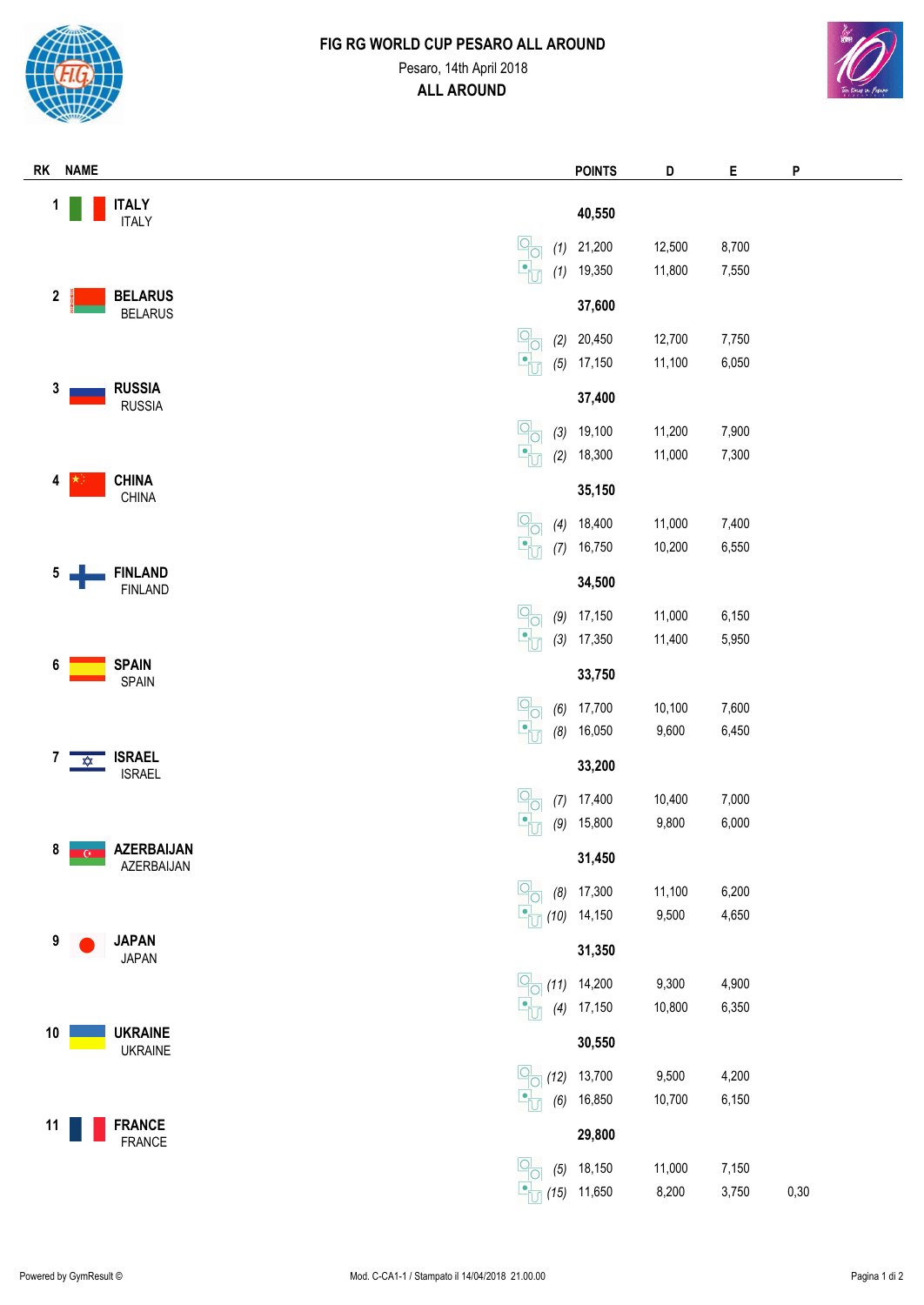

# **FIG RG WORLD CUP PESARO ALL AROUND ALL AROUND** Pesaro, 14th April 2018



| RK | <b>NAME</b> |                                         | <b>POINTS</b> | D     | Е     | P    |
|----|-------------|-----------------------------------------|---------------|-------|-------|------|
| 12 |             | <b>POLAND</b><br>POLAND                 | 27,250        |       |       |      |
|    |             | $\frac{1}{\sqrt{2}}$<br>(13)            | 13,400        | 9,300 | 4,400 | 0,30 |
|    |             | Ŀ<br>(12)                               | 13,850        | 9,600 | 4,250 |      |
| 13 |             | <b>AUSTRIA</b><br><b>AUSTRIA</b>        | 26,850        |       |       |      |
|    |             | 역o<br>(10)                              | 14,850        | 9,300 | 5,550 |      |
|    |             | ĿĻ<br>(14)                              | 12,000        | 8,400 | 3,600 |      |
| 14 | ┌♥          | <b>SLOVENIA</b><br><b>SLOVENIA</b>      | 25,750        |       |       |      |
|    |             | $\frac{1}{\sqrt{2}}$<br>(14)            | 13,150        | 8,400 | 4,750 |      |
|    |             | $\bullet$<br>(13)                       | 12,600        | 7,800 | 4,800 |      |
| 15 |             | <b>GERMANY</b><br><b>GERMANY</b>        | 25,600        |       |       |      |
|    |             | $\frac{\mathsf{Q}}{\mathsf{Q}}$<br>(15) | 11,500        | 7,200 | 4,300 |      |
|    |             | $\mathsf{L}$<br>(11)                    | 14,100        | 9,700 | 4,450 | 0,05 |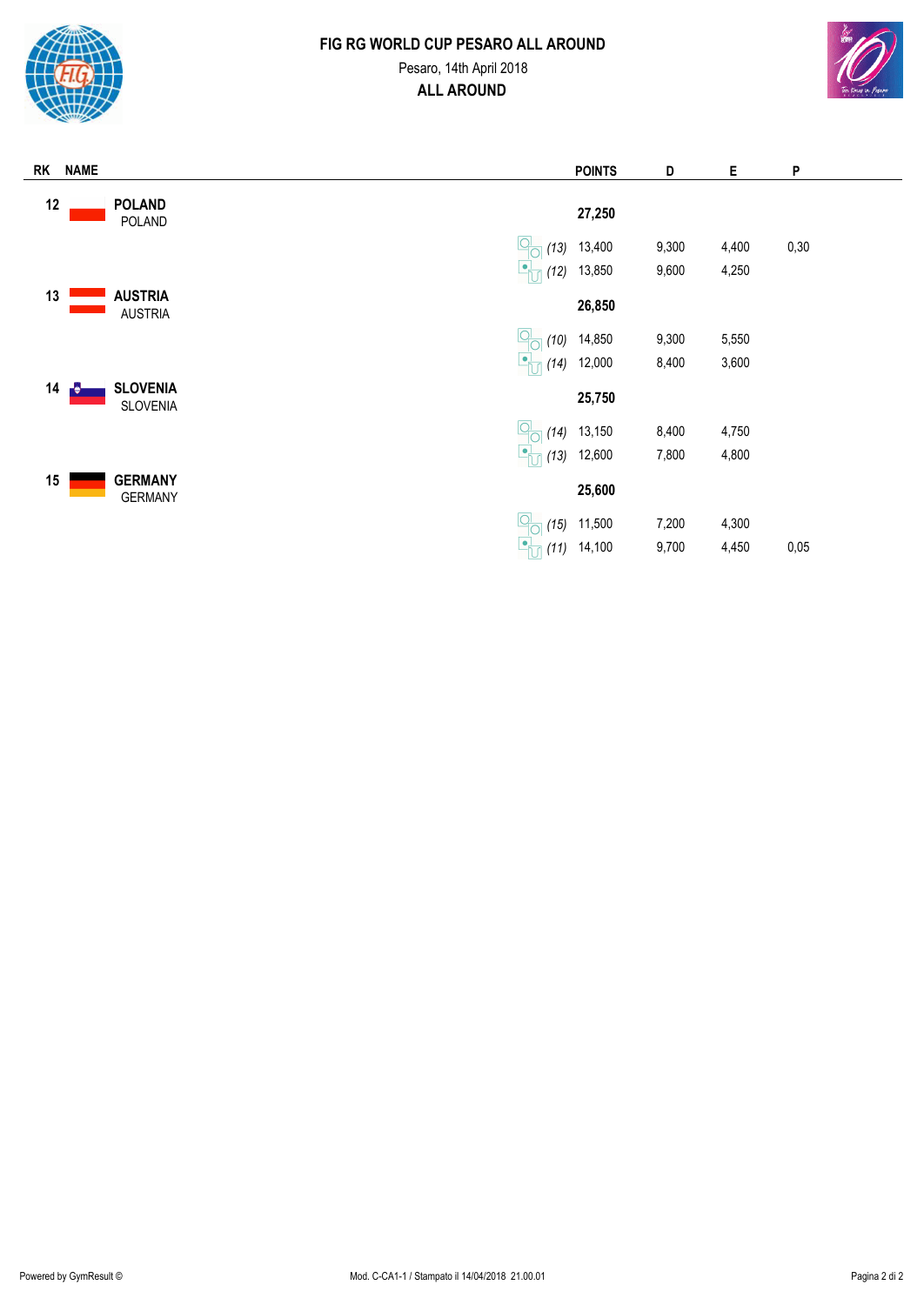#### **FIG RG WORLD CUP PESARO GROUPS FINALS**

 $\frac{1}{\sqrt{2}}$ 

| Ten times in Pesare          | <b>RAMINS</b>                    |               |        |       |      |
|------------------------------|----------------------------------|---------------|--------|-------|------|
|                              | <b>GROUPS SENIOR - 5 HOOPS</b>   |               |        |       |      |
| <b>NAME</b><br><b>RK</b>     |                                  | <b>POINTS</b> | D      | Е     | P    |
| 1                            | <b>ITALY</b><br><b>ITALY</b>     | 21,600        | 12,700 | 8,900 |      |
| $\mathbf{2}$                 | <b>CHINA</b><br><b>CHINA</b>     | 18,300        | 10,800 | 7,500 |      |
| $3^{\circ}$<br>$\frac{1}{2}$ | <b>ISRAEL</b><br><b>ISRAEL</b>   | 17,950        | 11,000 | 6,950 |      |
| 4<br>$\overline{C}$          | <b>AZERBAIJAN</b><br>AZERBAIJAN  | 17,700        | 11,400 | 6,600 | 0,30 |
| $5\phantom{.0}$              | <b>FRANCE</b><br><b>FRANCE</b>   | 17,150        | 10,500 | 6,650 |      |
| 6                            | <b>RUSSIA</b><br><b>RUSSIA</b>   | 16,750        | 10,500 | 6,250 |      |
| 7                            | <b>BELARUS</b><br><b>BELARUS</b> | 13,900        | 9,500  | 5,000 | 0,60 |
| 8                            | <b>SPAIN</b><br><b>SPAIN</b>     | 11,400        | 8,500  | 3,800 | 0,90 |